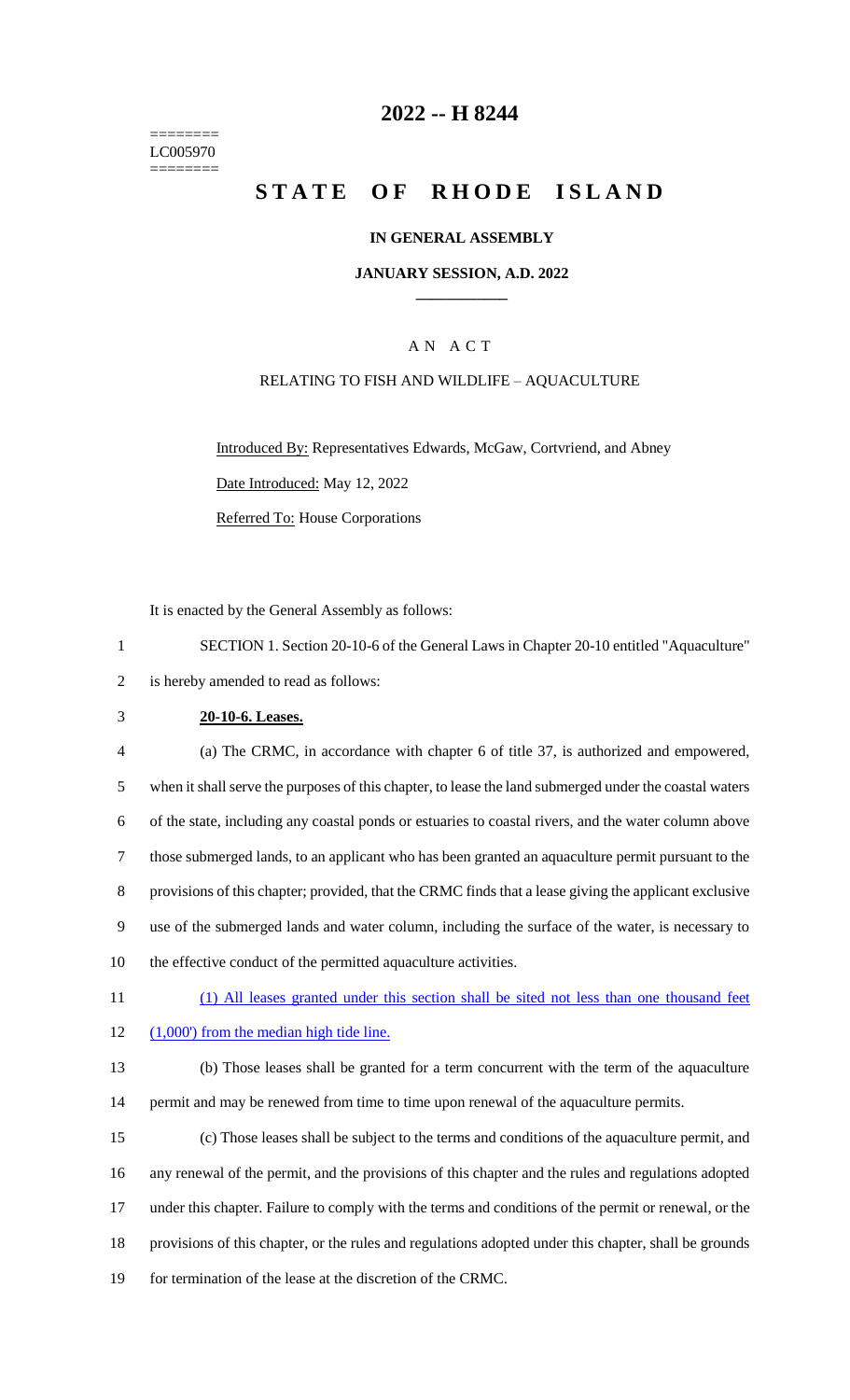- 1 (d) Any assignment or sublease of the whole or any part of the area subject to lease shall 2 constitute a breach of the lease and constitute cause for the termination of the lease, unless that
- 3 assignment or subletting has received the prior approval of the CRMC.
- 4 SECTION 2. This act shall take effect upon passage.

======== LC005970 ========